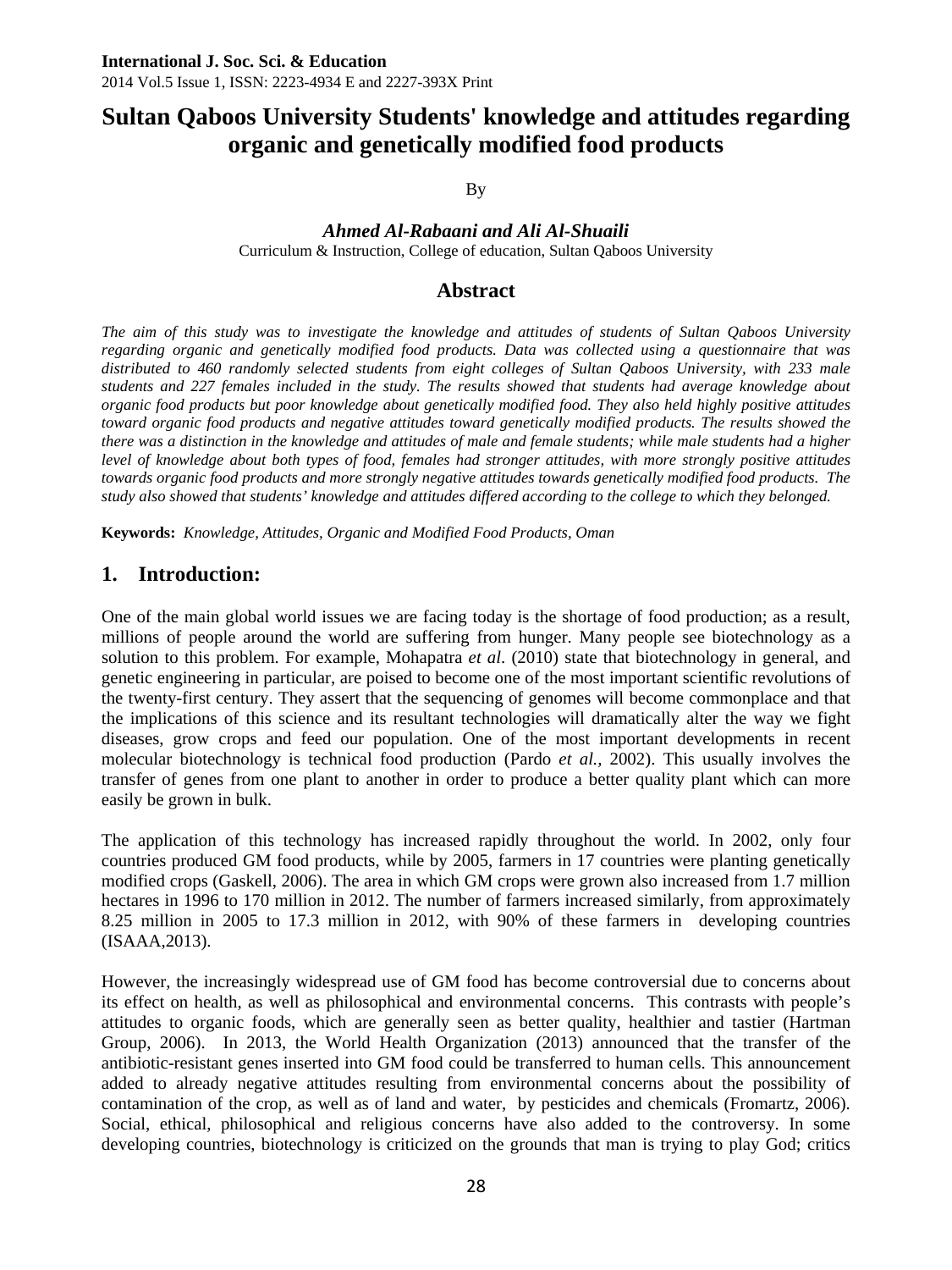argue that its use in modifying plants and animals takes it into the realm of God and goes against the laws of nature (Hallman et al., 2001).

While people and the media are generally positive towards organic food, there has been heated and critical debate in the media about genetically modified food. This debate has spread into social science, the humanities, politics and public opinion (Stewart & McLean, 2005). Mass media has played a particularly important role in fostering people's knowledge about and attitudes towards genetically modified food ( Laros & Steenkamp, 2004). However, for writers like Slovic & Peters, the media has overdramatized and overestimated the health and environmental concerns, making people worry excessively about genetic technology (Slovic & Peters, 2000). The negative attitude of much of the media to GM food has created negative attitudes in the public, and made it difficult for those who support GM food to convince the public to trust their information (Frewer, et al., 2003 ;Albert & Labov, 2003).

The role of educational institutions, especially universities, plays an important part in enhancing people's knowledge about both organic and genetic food products, and shaping their attitudes towards these two different but related developments. There are a number of ways that both knowledge and attitudes of university students can be developed: through their science coursework, through laboratory work, through projects, and through the beliefs of their professors and instructors ( Wingenbach et al,2003). Students, who often seem to be more open-minded and rational than the general population, may well have the ability to understand other cultures and ideas and to approach them with less prejudice (Rowley & Hutrado, 2002). Such an academic environment could have an interestingly positive effect on students' knowledge about and attitudes towards GM products, as indicated in studies by (Lewis & Leach, 2006; Prokop et al, 2007).

A number of studies have already examined the effect of both media and educational institutions on the two types of food. The majority of them showed highly positive attitudes towards organic food products (Bredahl, 2001; Frewer et al, 1995; Campbell et al, 2000; Gamble & Gunson, 2002; Honkanen & Verplanken, 2004; Szczurowska, 2005; Banati & Szabo, 2006), attitudes reflected in people's actual behavior, with the demand for the organic food increasing greatly around the world. For example, it has doubled over a few years both in the USA and Austria (Market Research, 2006).

The results of studies concerning levels of knowledge about both organic and GM foods have been mixed. Some have showed that students have adequate knowledge about organic and genetically modified products (Natasa et al,2003; Cavanagh et al, 2005; Al-Jebreen, 2010; Buah,2011)), while others showed that students' knowledge was limited (Pattron, 2005; Huang et al, 2006; Turkmen & Darin, 2007; Mohapatra,2010; Ayaz et al.2011).

The current study looks at students in the Sultanate of Oman, one of the fastest developing countries in the Middle East. The chief motivation for the study was the shortage of studies about this topic in this region, and the researchers' thus aimed to investigate the situation of the Omanis and compare it with the situation in other countries. The study is particularly pertinent given that Oman depends heavily on food imports from a wide variety of countries; as some of the food might well be organic or genetically modified, it is important to know whether consumers are aware of the implications of these two rather diverse issues when they purchase their food.

This study concentrates only on Sultan Qaboos University students, and aims mainly to examine the effect of their university courses in developing their knowledge about and attitudes towards both organic and genetically modified food products. The selection of this population was based on the literature which assumes that university students are more highly educated than the general population and have more opportunities to learn about organic and GM food from a variety of sources: their coursework and laboratory work, the opinions of their professors and instructors, and their study of issues related to biotechnology (Wingenbach et al,2003; Fink & Kim,2003).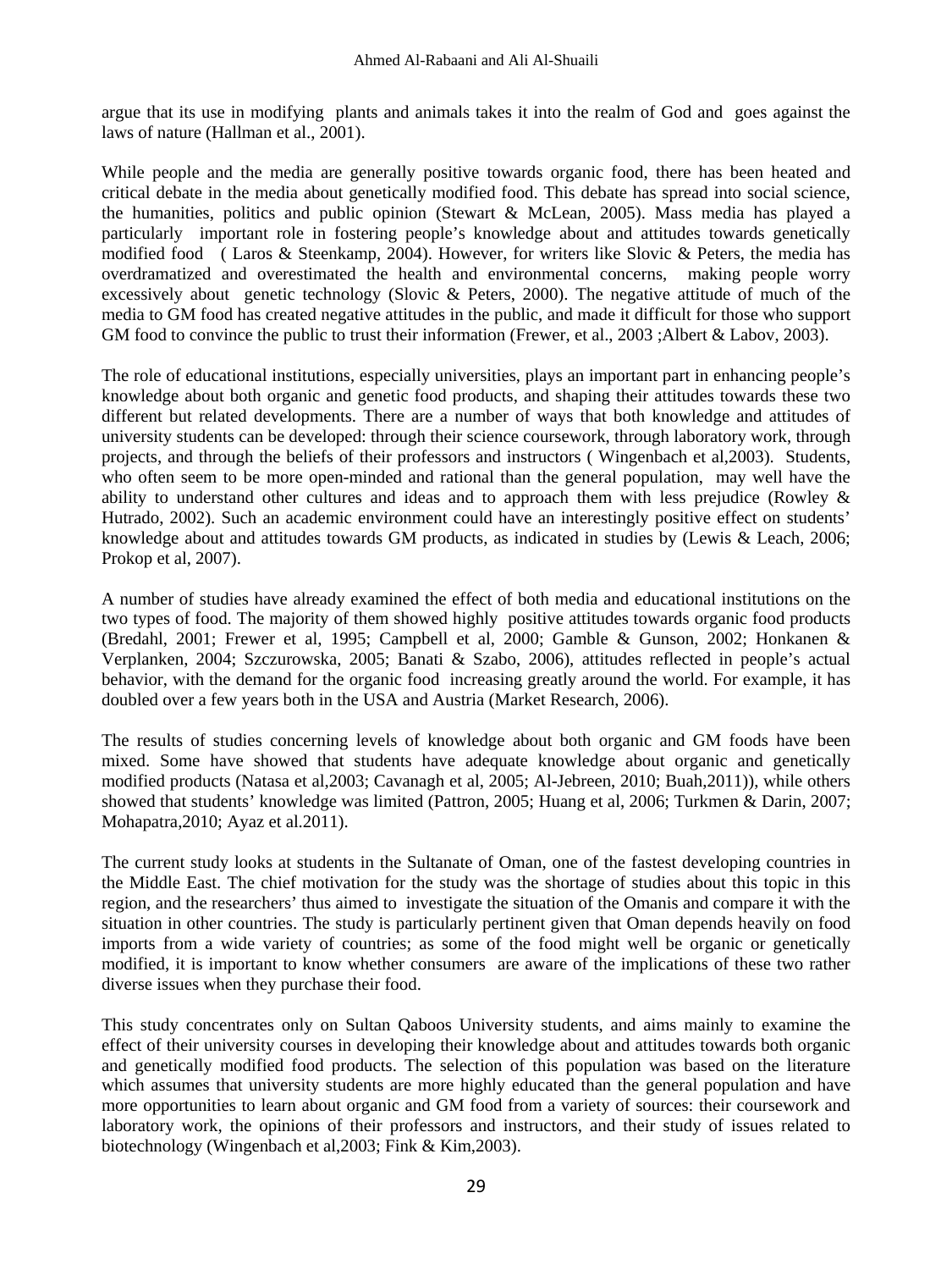Sultan Qaboos University Students' knowledge and attitudes regarding organic and genetically modified food products

### **Purpose of the study:**

The aims of the study were to:

- Examine the knowledge and attitudes of Sultan Qaboos University students' regarding organic and genetically modified food products.
- Measure the effect of Sultan Qaboos University courses and academic environment in developing students' knowledge about and attitudes toward organic and genetically modified products.

#### **Research Questions**

- What is the level of knowledge of students of the Sultan Qaboos University concerning organic and genetically modified food products?
- Is the knowledge of students of Sultan Qaboos University concerning organic and genetically modified products affected by their gender and the college to which they belong?
- What are the attitudes of the students of Sultan Qaboos University toward organic and genetically modified food products?
- Are the attitudes of students of Sultan Qaboos University toward organic and genetically modified food products affected by their gender and the college to which they belong??

# **2. Methodology**

### **Sample:**

Data was gathered from 460 students in eight colleges. Students were selected randomly from computer labs, coffee lounges, and student associations in each college, as the table shows.

 **Table 1: Study Sample** 

| Table 1: Study Sample |     |               |  |  |  |  |
|-----------------------|-----|---------------|--|--|--|--|
| College               | N   | $\frac{0}{0}$ |  |  |  |  |
| Art                   | 64  | 13.9          |  |  |  |  |
| Science               | 72  | 15.7          |  |  |  |  |
| Education             | 135 | 29.3          |  |  |  |  |
| Commercial            | 40  | 8.7           |  |  |  |  |
| Medicine              | 32  | 7.0           |  |  |  |  |
| Agriculture           | 36  | 7.8           |  |  |  |  |
| Engineering           | 46  | 10.0          |  |  |  |  |
| Law                   | 35  | 7.6           |  |  |  |  |
| Total                 | 460 | 100.0         |  |  |  |  |

#### **Instrument:**

The data was gathered through a questionnaire developed based on literature. It included 41 items divided into seven domains or areas. Two measured the students' knowledge about organic and genetically modified food products, while the other five measured attitudes towards the process of genetic modification, the buying of genetically modified products, the buying of organic products, the production of organic materials, and awareness about organic and genetically modified products. The validity was checked through a jury panel while internal consistency reliability was calculated by piloting the questionnaire with 30 students and using Cronbach's alpha coefficient, which was found to be (85.7)**.**

# **3. Descriptive Results:**

### **What is the level of knowledge of students at Sultan Qaboos University concerning organic and genetically modified food products?**

Tables 2 and 3 show the means and standard deviation values of the responses given by the participants concerning their knowledge about organic and genetically modified food products**.**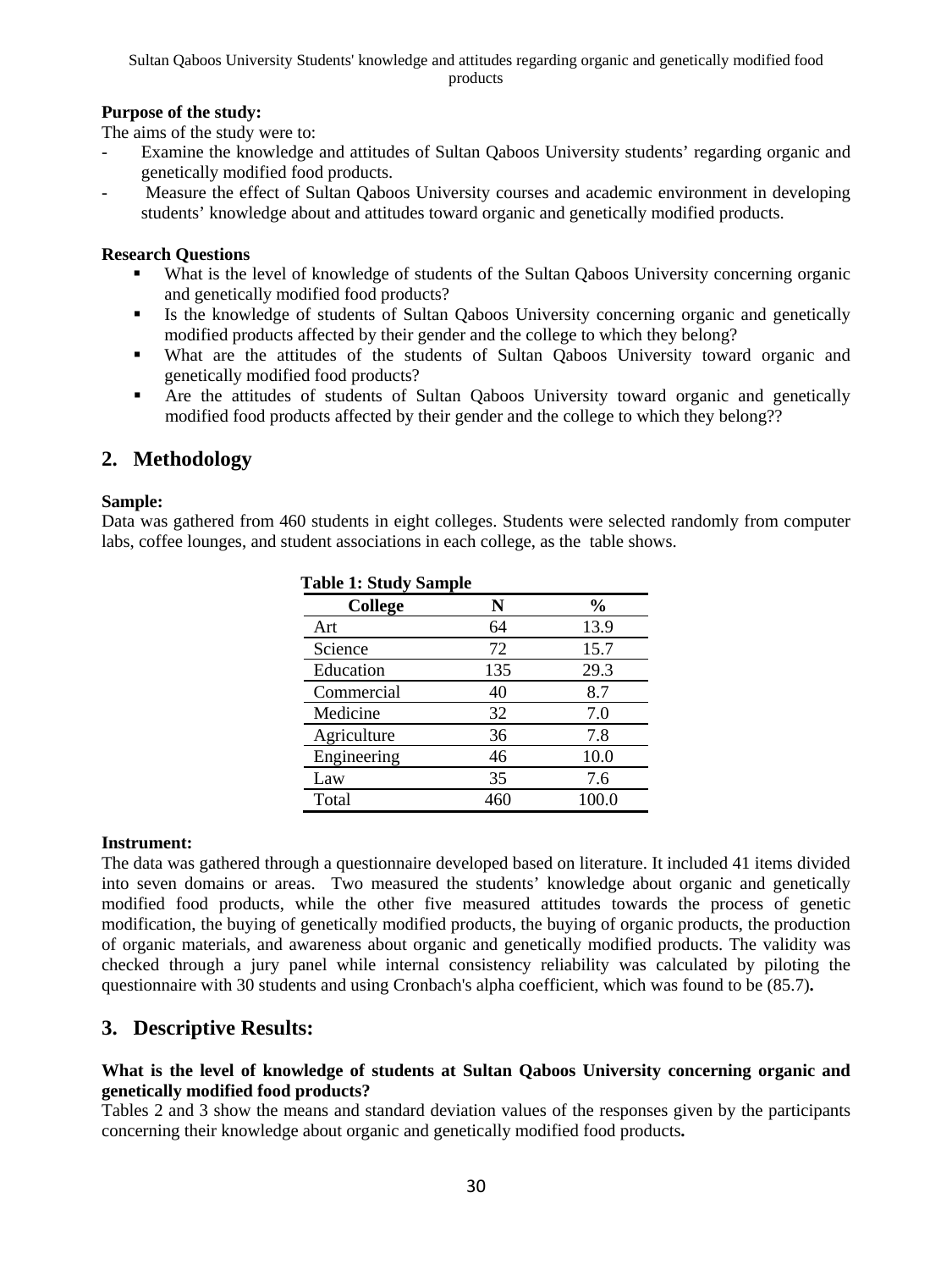| <b>Domains</b>                                                                                                  |     | Mean | STD- |  |
|-----------------------------------------------------------------------------------------------------------------|-----|------|------|--|
| Organic Food Products                                                                                           | 460 | 2.87 |      |  |
| <b>Genetically Modified Food Products</b>                                                                       | 460 | 2.40 | 739  |  |
| Description of means: very low (1-1.49), low (1.5-2.49), average (2.5-3.49), high (3.5-4.49), very high (4.5-5) |     |      |      |  |

#### **Table (2): Students' knowledge about organic food products**

The results revealed that student had an average level of knowledge about organic food products, but a

very low level of knowledge about genetically modified food.

### **Is the knowledge of students of Sultan Qaboos University concerning organic and genetically modified products affected (a) by their gender and (b) by their college?**

Tables 4 and 5 indicate the mean and standard deviation values, independent samples t-test analysis of variance of the responses given by the participants concerning their knowledge about organic and genetically food products with respect to their gender and the college to which they belong.

| Table 4 means, STD and t-test for the gender |          |        |     |      |          |         |  |  |
|----------------------------------------------|----------|--------|-----|------|----------|---------|--|--|
| <b>Domains</b>                               |          | Gender |     | Mean | t. value | Sig     |  |  |
| Genetically                                  | Modified | Male   | 233 | 2.56 | 4.668    | $*000.$ |  |  |
| Products                                     |          | Female | 227 | 2.2  | 4.663    |         |  |  |
| <b>Organic Products</b>                      |          | Male   | 233 | 3.02 | 3.720    | $000$ . |  |  |
|                                              |          | Female | 227 | 2.72 | 3.718    |         |  |  |

### **Table 4 means, STD and t-test for the gender**

### **: p<0.05**

The results of the t-test showed that gender created little difference in knowledge about organic food, but significant differences concerning knowledge about genetically modified food. Both male and female students had an average level of knowledge about organic food products, but males showed an average level of knowledge about genetically modified products whereas that of females was very low.

| THOICE TROUGHO OF THE CO THE CODY TOT THE MUMMULINE IMUMIC |                       |                |     |               |       |         |  |  |
|------------------------------------------------------------|-----------------------|----------------|-----|---------------|-------|---------|--|--|
|                                                            |                       | Sum of         | df  | <b>Mean</b>   | F     | Sig.    |  |  |
|                                                            |                       | <b>Squares</b> |     | <b>Square</b> |       |         |  |  |
| <b>Genetically</b>                                         | <b>Between Groups</b> | 19.787         |     | 2.827         | 5.524 | $*000.$ |  |  |
| <b>Modified</b>                                            | Within Groups         | 231.275        | 452 | .512          |       |         |  |  |
| <b>Products</b>                                            | Total                 | 251.062        | 459 |               |       |         |  |  |
| Organic                                                    | <b>Between Groups</b> | 3.364          |     | .481          | .619  | .741    |  |  |
| <b>Products</b>                                            | Within Groups         | 351.103        | 452 | .777          |       |         |  |  |
|                                                            | Total                 | 354.467        | 459 |               |       |         |  |  |

### **Table 5 Results of ANOVA test for the academic faculty**

#### **: p<0.05**

The college to which students belonged had no effect on their knowledge about organic food products, but created statistically significant differences in their knowledge about genetically modified food products. Scheffé's test was employed to obtain the post hoc values, with results revealing that Medicine, Agriculture and Science students had a higher level of knowledge about genetically modified food products than students in other colleges (Economics, Engineering, Arts, Education and Law).

### **What are the attitudes of the students of Sultan Qaboos University toward organic and genetically modified food products?**

Table 6 shows students' attitudes toward organic and genetically modified food products, through the mean and standard deviation values of the responses given.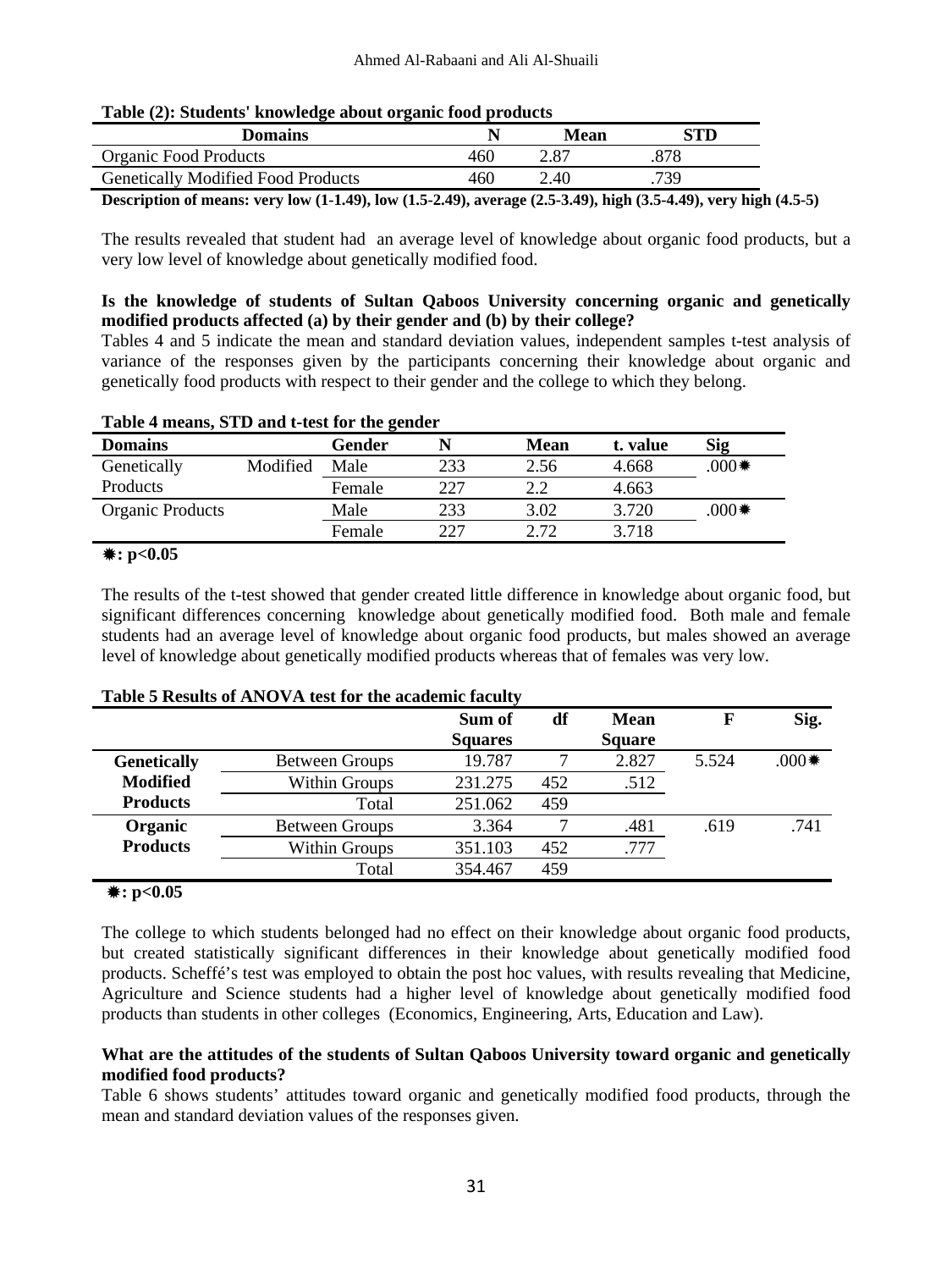#### Sultan Qaboos University Students' knowledge and attitudes regarding organic and genetically modified food products

| <b>Domains:</b>                                                     |      | <b>STD</b> |
|---------------------------------------------------------------------|------|------------|
| The process of genetic modification                                 | 3.34 | .667       |
| Buying genetically modified products                                | 3.66 | .765       |
| Buying organic products                                             | 4.09 | .805       |
| Production of organic food                                          | 4.01 | 1.07       |
| Raising awareness of organic products and genetically modified food |      | 1.02       |

#### **Table 6 means and STD of students' attitudes.**

The results show that students had a generally negative and skeptical attitude towards the process of genetic modification. There was strong support for passing strict laws to prevent genetic manipulation; students also rejected the transforming of genes in plants and animals, and showed little trust in the information put out by companies producing GM food. They strongly rejected the idea of buying genetically modified products, and stressed that the companies producing these products should clearly label them as GM. Their responses also showed a lack of trust in the information about GM produced by scientists and companies. As a result, they do not want to buy GM food because of its health risks, and strongly advise that GM food products should not be given to children.

In contrast, they hold very positive attitudes toward producing organic food product because of its quality, and health benefits. They hold highly positive attitudes toward buying it and support the expansion of organic food cultivation, limitation of fertilizer use, and limiting of genetically modified seeds. They also strongly support the fostering of community, students' and farmers' awareness about organic and genetically modified food products.

### **Are the attitudes of students of Sultan Qaboos University toward organic and genetically modified products affected by their gender and academic college?**

Tables 7 and 8 indicate the mean and standard deviation values, independent samples t-test analysis of variance of the responses given by the participants concerning their attitudes toward organic and genetically modified food products with respect to their gender and the college they belong to**.** 

| <b>Domains</b>                            | <b>sex</b> | N   | <b>Mean</b> | <b>T-value</b> | <b>Sig</b> |
|-------------------------------------------|------------|-----|-------------|----------------|------------|
| The process of genetic modification       | Male       | 233 | 3.24        | .52            | .954       |
|                                           | Female     | 227 | 3.24        | .46            |            |
| Buying genetically modified products      | Male       | 233 | 3.59        | .88            | $.031*$    |
|                                           | Female     | 227 | 3.74        | .60            |            |
| Buying organic products                   | Male       | 233 | 3.44        | .55            | $.001*$    |
|                                           | Female     | 227 | 3.60        | .51            |            |
| Production of organic materials           | Male       | 233 | 3.86        | 1.36           | $.003*$    |
|                                           | Female     | 227 | 4.16        | .68            |            |
| Raising awareness of organic products and | Male       | 233 | 4.07        | 1.07           | $*000.$    |
| genetically modified                      | Female     | 227 | 4.69        | .86            |            |
| Total                                     | Male       | 233 | 3.64        | .56            | $000$ *    |
|                                           | Female     | 227 | 3.88        | .42            |            |

### **Table 7 means, STD and t-test for the gender**

### **: p<0.05**

The results showed that female students had more strongly negative attitudes than males in four areas, namely: buying genetically modified products, buying organic products, the production of organic materials, and the need to raise awareness about organic and genetically modified products. However, there was no difference in the attitudes to the process of genetic modification, as both male and female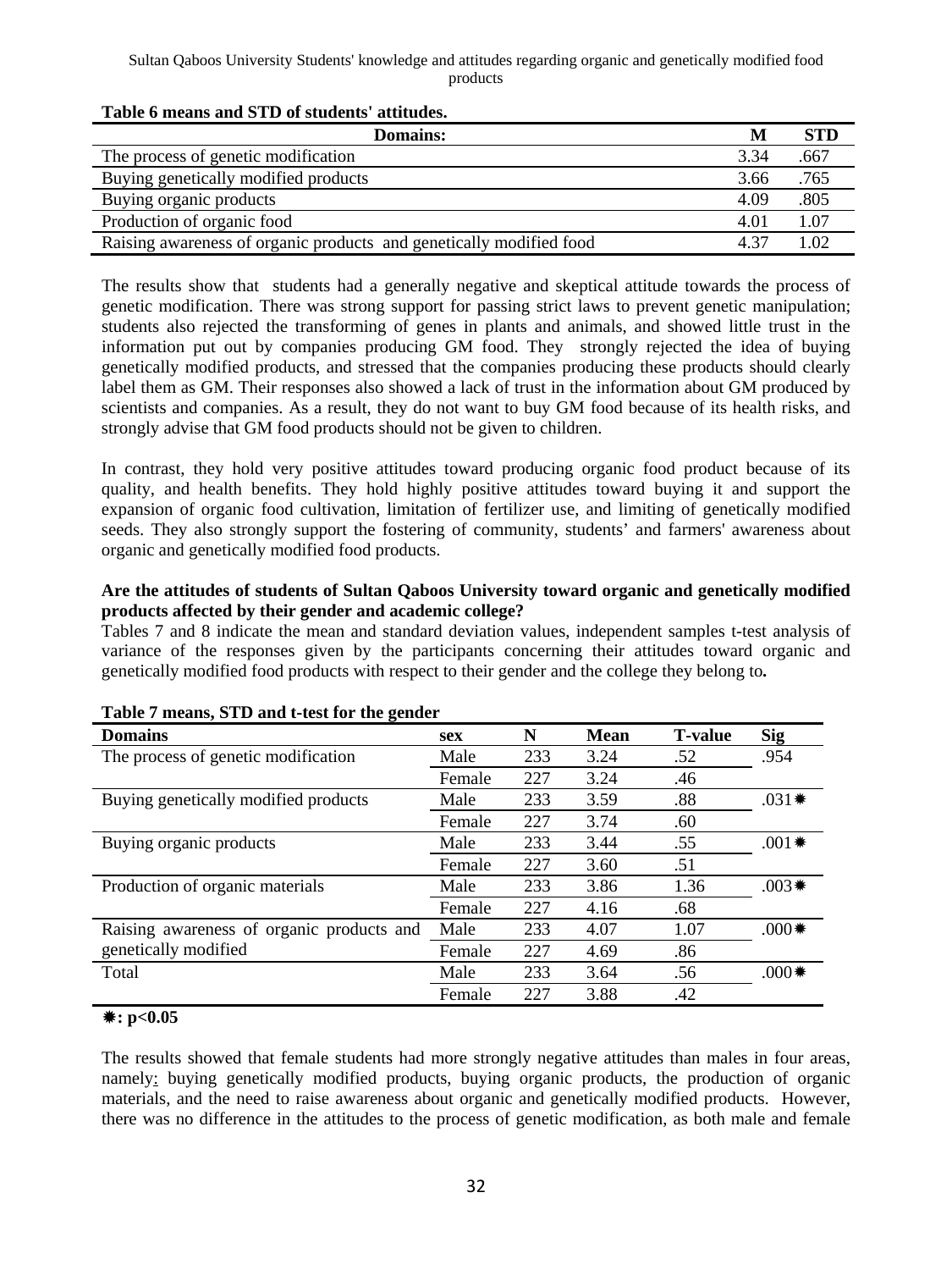students hold negative attitudes towards it, and also believe that government should be strict about this process.

| <b>Domains</b>                        |                       | Sum of         | df  | <b>Mean</b>   | F     | Sig.    |
|---------------------------------------|-----------------------|----------------|-----|---------------|-------|---------|
|                                       |                       | <b>Squares</b> |     | <b>Square</b> |       |         |
| of<br>The<br>genetic<br>process       | <b>Between Groups</b> | 2.015          | 7   | .288          | 1.169 | .319    |
| modification                          | Within Groups         | 111.264        | 452 | .246          |       |         |
|                                       | Total                 | 113.279        | 459 |               |       |         |
| genetically<br>modified<br>Buying     | <b>Between Groups</b> | 13.223         | 7   | 1.889         | 3.337 | $.002*$ |
| products                              | Within Groups         | 255.862        | 452 | .566          |       |         |
|                                       | Total                 | 269.085        | 459 |               |       |         |
| Buying organic products               | Between Groups        | 7.617          | 7   | 1.088         | 3.853 | $*000.$ |
|                                       | Within Groups         | 127.644        | 452 | .282          |       |         |
|                                       | Total                 | 135.262        | 459 |               |       |         |
| Production of organic materials       | <b>Between Groups</b> | 27.614         | 7   | 3.945         | 3.530 | $.001*$ |
|                                       | Within Groups         | 505.113        | 452 | 1.118         |       |         |
|                                       | Total                 | 532.728        | 459 |               |       |         |
| Raising<br>of<br>organic<br>awareness | Between Groups        | 26.958         | 7   | 3.851         | 3.839 | $*000.$ |
| products<br>genetically<br>and        | Within Groups         | 453.433        | 452 | 1.003         |       |         |
| modified                              | Total                 | 480.391        | 459 |               |       |         |
| Total                                 | <b>Between Groups</b> | 9.319          | 7   | 1.331         | 5.380 | $*000.$ |
|                                       | Within Groups         | 111.856        | 452 | .247          |       |         |
|                                       | Total                 | 121.175        | 459 |               |       |         |

**Table 8 Results of ANOVA test for the academic colleges** 

### **: p<0.05**

Examination of the results according to the colleges students belonged to shows clear variables, with statistical differences in their attitudes in all areas, except in their attitudes toward the process of genetic modification. Scheffe's test was used to determine the source of difference. It revealed that students from law, commerce and engineering had the most negative attitudes towards buying genetically modified products. Law and engineering students had the most positive attitudes in two areas, towards buying organic food products and towards organic food production. Science, law and commerce students had more positive attitudes than students in other colleges about the need to develop people's awareness about both organic and genetically modified food products.

# **4. Discussion:**

The results of the study indicated that, in general, Sultan Qaboos University students had a moderate level of knowledge about organic food products, but a poor knowledge level about genetically modified food products. This could be because the university does not offer any special courses about organic and genetically modified food products, and even elective university courses do not cover the topic. Sultan Qaboos University should therefore think about offering at least an elective course to introduce the topic and ensure that students know enough about it. The findings of this study are similar to results of previous studies from other countries, which showed poor knowledge about genetically modified food products in urban China, Turkey and Saudi Arabia (Huang et al., 2006; Banati & Zaabo, 2006; Al-Jebreen, 2010).

It was also found that students' gender affected their level of knowledge about genetically modified products, with male students knowing more than female students. The results of this study differ from the findings of Turkmen & Darin (2007), who investigated students in Turkey. The Omani result could be due to the fact that most students in the colleges of agriculture, engineering and science are male, so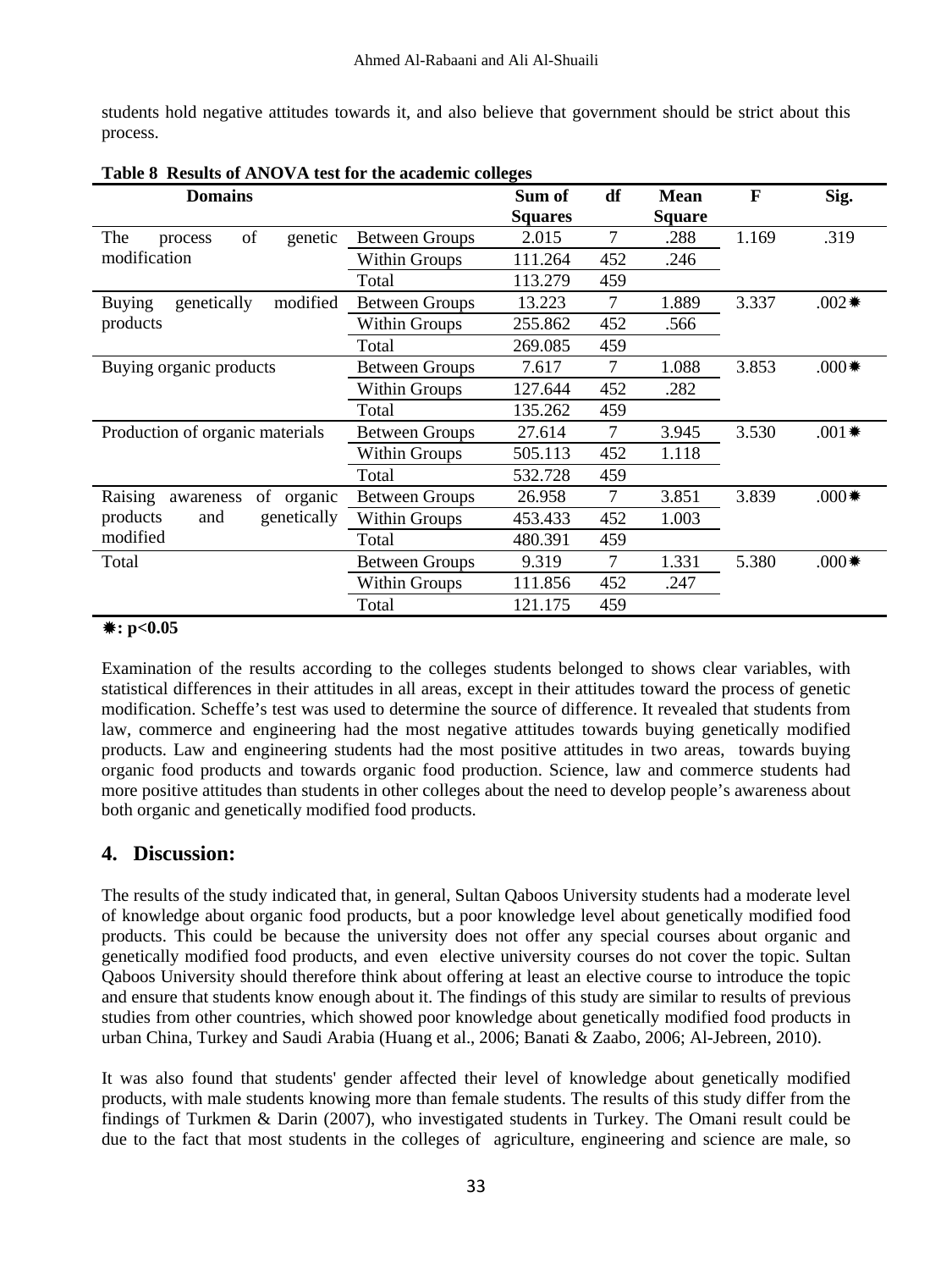might have had a greater chance to learn about organic and genetically modified food products in their courses. This interpretation ties in with the results of the second question, which showed that Medicine, Agriculture and Science students knew more about genetically modified food products than students in other colleges. According to Wingenbach et al (2003), science students generally have more opportunity than others to gain information about organic and genetic food products through their science coursework, laboratory studies, and the beliefs of their professors and instructors.

The findings about students' attitudes show that they have similar attitudes to students in other countries (Bredahl, 2001; Frewer et al., 1995; Campbell et al., 2000; Gamble & Gunson, 2002; Honkanen & Verplanken, 2004). All these studies found that students had negative attitudes toward genetically modified products but highly positive attitudes toward organic food products. The results of this study could be attributed to common sense and the belief that organic food products are healthy and friendly to the environment (Hartman Group, 2006; Gotschi, 2010). They could also be due to the effect of culture, religious beliefs and environmental attitudes, all of which are powerful in our conservative society and are opposed to the idea of genetic engineering of any kind.

It was also found that gender had a definite effect on students' attitudes. As in studies in other countries, female students had more highly positive attitudes than males (Cutcliffe, 2000; Moerbeek and Casimir, 2005; Wilson & Wood, 2004). It was also found that students' attitudes were affected by the college they belonged to, but it was perhaps surprising that students who studied courses related to food, such as agriculture, science and medicine, had more negative attitudes toward modified food products than students of law and engineering.

Overall, then, the study can conclude that students at Sultan Qaboos University in Oman are similar to other students worldwide in their knowledge about organic and GM food, and in their attitudes to them. Like other students, they lack understanding of GM food (Hallman et al. 2004; Falk et al 2002; Wingenbach et al, 2003; Hallman & Hebden 2005 ), but have positive attitudes toward organic food and negative attitudes towards genetically modified food products (Finke & Kim 2003; Wingenbach et al, 2003).

However, it can be argued that university students are more highly educated than the public at large, and have greater awareness than most people about the use of biotechnology in agriculture (Finke & Kim 2003); they also have a greater chance to develop their knowledge and attitudes through courses, laboratory work and exposure to the opinions of professors (Wingenbach et al, 2003). In spite of this, their knowledge about both organic and GM foods is relatively low, a fact that can arguably be explained by two factors. First, university students tend to focus far more on their specialist areas of study than on topics like this. A second reason might be that students are not offered courses, activities, projects or involvement in community service work related to organic and genetically modified food products.

# **5. Conclusions and recommendations:**

As the production of food, especially organic and genetically modified, is an important area of general knowledge in contemporary society, it is strongly recommended that Sultan Qaboos University should seriously consider the need to develop students' knowledge about both organic and genetically modified food products and the process of biotechnology. The university also needs to assess the effectiveness of any of its courses that do deal with organic and genetically modified food, to see whether students are gaining adequate knowledge about these two food types, and are developing valid attitudes towards them.

The researcher also suggests that it would be useful to conduct further studies about the reasons behind the low knowledge level of Sultan Qaboos University students about these topics, and to evaluate those courses which do deal with them. A further study examining the knowledge of the general Omani public about organic and genetically modified food products would also be useful.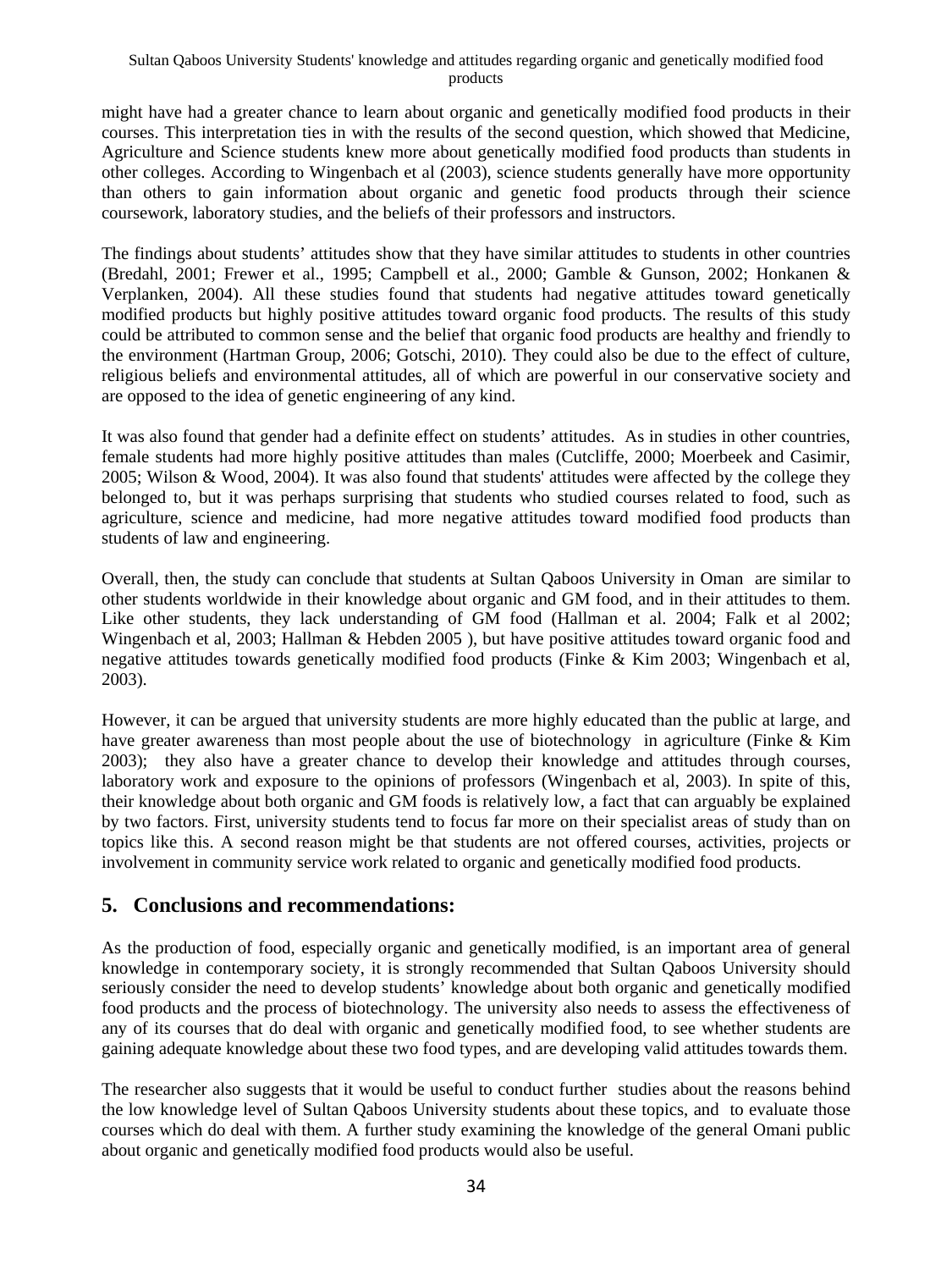#### **Acknowledgements:**

We thank all students who responded to our study questionnaire, as well as all those who helped us to distribute and collect the questionnaire in the different colleges.

### **References:**

- Alberts, B. M. and Labov, J. B. (2003) The future of biotechnology depends on quality science education*. Electronic Journal of Biotechnology*, at http://www.ejbiotechnology.info/content/vol6/issue3/editorial.html (accessed April, 2013).
- Al-Jebreen, D.(2010) Perceptions and attitudes of Riyadh University students towards products derived from genetically modified crops in Saudi Arabia, *Pakistan Journal of Biological Science*, 13(1), 28 – 33.
- Ayaz, A., Bilici, S., Uyar, M., Ay, B., Borekci, S & Kok, E. (2011). Consumer acceptance, knowledge and attitudes towards organic and genetically modified foods: a cross-sectional study among Turkish university students. *Journal of Society for development in new net environment in B&H*, 5(5), 1014-1021
- Banati, D; & Szbo, J. (2006) Knowledge and acceptance of genetically modified foodstuffs in Hungary, *Acta Biologica Szegediensis*, 5, 115- 119.
- Bredahl L. 2001. Determinants of consumer attitudes and purchase intentions with regard to genetically modified foods - results of a cross-national survey. *Journal of Consumer Policy*, 24, 2361.
- Buah, J. (2011). Public Perception of Genetically Modified Food in Ghana, American *Journal of Food Technology*, 6(7), 541-554
- Campbell H, Fitzgerald R, Saunders C and Sivak L. (2000) *Strategic issues for GMOs in primary production: Key economic drivers and emerging issues*. Centre for the Study of Agriculture, Food and Environment, University of Otago, Dunedin, NewZealand.
- Cavanagh, H., Hood, J., Wilkinson, J. (2005). Riverina high school students" views of biotechnology, *Electronic Journal of Biotechnology*, 8(2), 121-127.
- Chrioph, B.; Bruhn, M & Roosen, O(2008). Knowledge, attitudes towards and acceptability of genetic modification in Germany. *Appetite*, July. 51(1), 58-68.
- Cutcliffe, S.H. (2000) *Ideas, Machines, and Values: an Introduction to Science, Technology, and Society Studies.* Rowman & Littlefield, Lanham,MD.
- Darcin, E., & Turkkmen, L. (2007) A comparative study of Turkish elementary and science education major students' knowledge levels at the popular biotechnological issues*, International Journal of Environmental & Science Education*, 2(4), 125-131.
- Finke, M. & Kim, H. (2003). Attitudes about genetically modified foods among Korean and American college students. *Agbioforum*, 6(4), 1-7.
- Finke, M.S., and Huston, S.J. (2003). The brighter side of financial risk: Financial risk tolerance and wealth. *,* 24(3), 233-256.
- Frewer L J, Howard C and Shepherd R. (1995). Genetic engineering and food: what determines consumer acceptance? *British Food Journal*, 97, 31-36.
- Fromartz, S. (2006). *Organic, Inc.: Natural foods and how they grew*. New York: Harcourt Trade Publishers
- Gamble J and Gunson A. (2002) *The New Zealand Public's Attitudes Regarding Genetically Modified Food*. Hort Research, Mt Albert, New Zealand.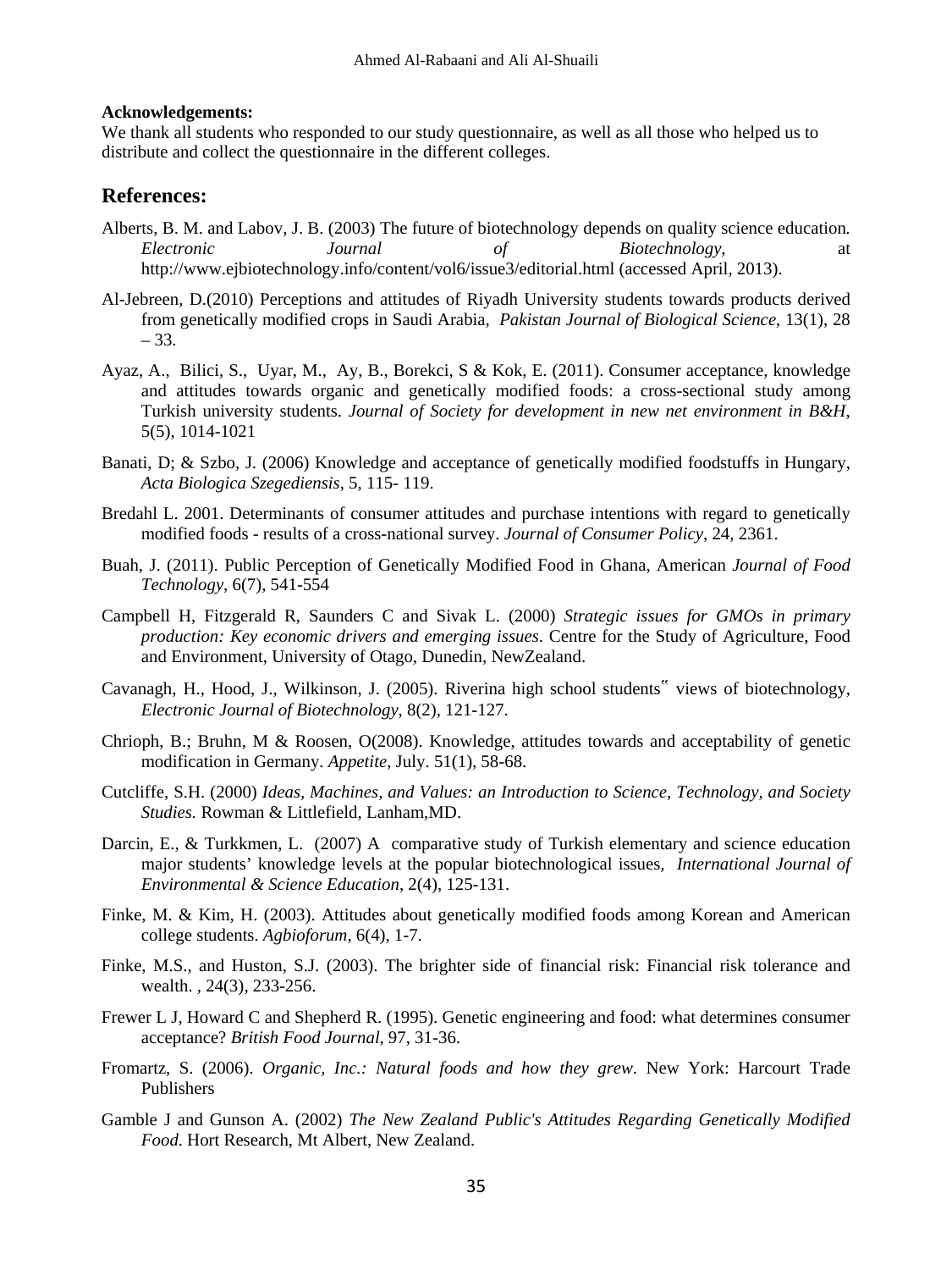- Gaskell, G., Centre for the study of Bioscience BBaSB.( 2006). *Europeans and Biotechnology in 2005: Patterns and Trends*. Eurobarometer 64.3.
- Gotschi, E. (2010) The role of knowledge, social norms, and attitudes toward organic products and shopping behavior: survey result from high school student in Vienna, *The Journal of Environmental Education*, 41(2), 88- 100
- Hallman, W; Adelaja, B; Schilling, B and Lang, J. (2001). *Consumer Beliefs, Attitudes and Preferences Regarding Agricultural Bio-technology, Food Industry Centre, Food Policy Institute*, University of Minnesota, New Brienswick, New Jersey
- Hartman Group (2006). *Organic2006: Consumer attitudes & behavior five years later & into the future*. Retrieved on October 1, 2006 from http://www.hartmangroup.com/products/studyOrganic2006.html
- Honkanen P, Verplanken B. (2004). Understanding attitudes towards genetically modified food: the role of values and attitude strength. *Journal of Consumer Policy* 27, 401–420.
- Huang, J; Qiu, H; Bai, J; & Pray, C. (2006) Awareness acceptance of and willingness to buy genetically modified foods in Urban China, *Apetite*, (46), 144- 151.
- ISAAA (International Service for the Acquisition of Agri-Biotechnology Applications).( 2013). *Global Status of Commercialized Biotech.*  http://www.isaaa.org/resources/publications/briefs/44/executivesummary/ (July 27, 2013).
- Laros F and Steenkamp J-B E M. 2004. Importance of fear in the case of genetically modified food. *Psychology and Marketing*, (21), 889-908.
- Lewis, J., & Leach, J. (2006). Discussion of socio-scientific issues: The role of science knowledge. *International Journal of Science Education, 28*(11), 1267-1287.
- MarketResearch.com (2006). Organic on the menu: Healthy eating trends in Message and Messenger on Consumer Perceptions of Labels and Products*, Food Policy*, (32),49-66.
- MarketResearch.com (2006). Organic on the menu: Healthy eating trends in Moerbeek, H. & Casimir, G. (2005) Gender differences in consumers' acceptance of genetically modified foods. *International Journal of Consumer Studies*, 29, 308–318.
- Mohapatra, A., Priyadarshin, D & Biswas, A. (2010). Genetically Modified Food: Knowledge and Attitude of Teachers and Students, *Journal of Science Education and Technology*, 19, 489-497
- Natasa, R; Vesna, B and Sanda, R. (2003). Attitudes of the Croatian population toward genetically modified food, *British Food Journal*, 105,( 3), 148-161
- Oguz, O. (2009) Attitudes of consumers toward the effects of genetically modified organisms (GMOs): The example of Turkey *Journal of Food, Agriculture & Environment,* 7 (3&4), 1 5 9 - 1 6 5*.*
- Pardo, R., Midden, C., & Miller, J. D. (2002). Attitudes toward biotechnology in the european union. *Journal of Biotechnology*, 98 (1), 9-24.
- Patron, D.(2005) A survey of genetically modified food consumed, health implications and recommendations for public health food safety in Trinidad, *Journal of Food Safety*, 7, 4 – 14.
- Patron, D.(2005) A survey of genetically modified food consumed, health implications and recommendations for public health food safety in Trinidad, *Journal of Food Safety*, (7) 4 – 14.
- Peters, E & Slovic, P (2000), 'The springs of action: Affective and analytical information processing in choice', *Personality and Social Psychology Bulletin*, 26, 1465-1475
- Prokop P, Lešková A, Kubiatko M, Diran C (2007). Slovakian students' knowledge of and attitudes toward biotechnology. Int. J. Sci. Educ. 29(7), 895-907.